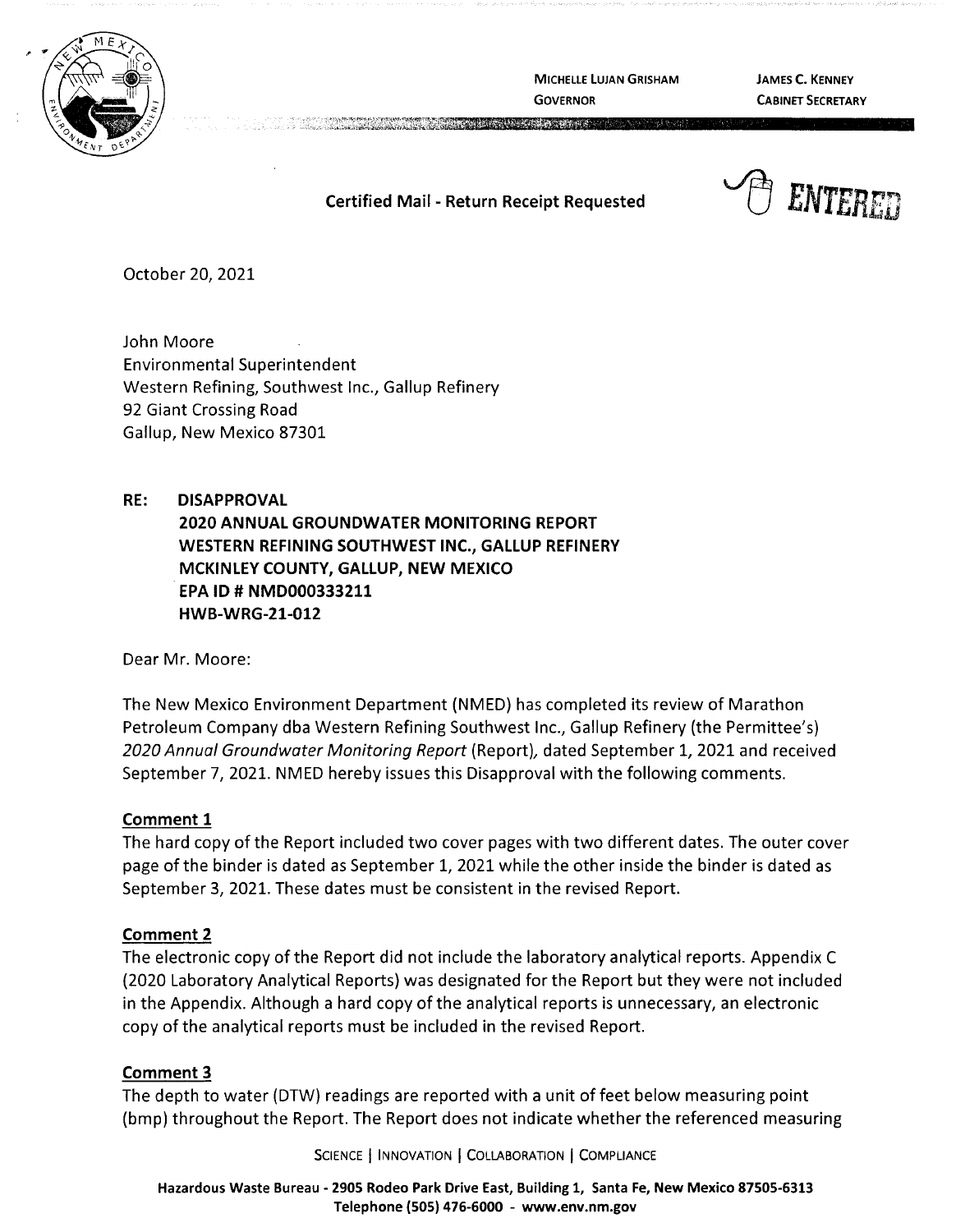point (bmp) is the top of casing (TOC) or at the ground surface. The DTW readings must not be reported as *feet bmp*. All DTW readings must be reported with a unit of feet below ground surface (bgs). Change the units for all reported DTW readings from *feet bmp* to *feet bgs* in the revised Report. Furthermore, all DTW readings must be reported as *feet bgs* for all future submittals.

 $\star$   $\,$   $\,$   $\,$ 

### **Comment 4**

In the Executive Summary, page 2 of 29, bullet 1, the Permittee states, "[t]he groundwater monitoring wells screened in the Alluvial/Fluvial aquifer are consistently dry." The referenced "Alluvial/Fluvial aquifer" was previously designated as the "Upper Sand unit" and is also designated differently as the "Pot Surface - Alluvial" in Tables ES-1 and 3-1 (Fluid Level Monitoring (2020)). The designation of the aquifers must be defined and consistent throughout the Report. In addition, according to Tables ES-1 and 3-1, page 1 of 12, the groundwater elevations in wells BW-2A, BW-4A, and BW-SA recorded in 2020, indicate that groundwater was present. The statement appears to contradict the data presented on the tables. Resolve the discrepancies in the revised Report.

### **Comment 5**

In the Executive Summary, page 2 of 29, bullet 1, and Section 6.0 (Conclusion), page 26 of 29, bullet 1, the Permittee states, "BW-2A had water detected approximately 32.93 ft below measuring point (bmp) during the third quarter of 2020." Although Appendix B-1 (Historical Fluid Level Monitoring {2014-2020)) provides multiple DTW readings since 2014, only one reading for well BW-2A is presented in Tables ES-1 and 3-1, page 1 of 12. In the previous reports (e.g., *Annual Groundwater Monitoring Report Gallup Refinery- 2019* (2019 Report), dated September 15, 2020), five data points were included with the most recent data point for comparison. Include additional data points for each well to be compared and evaluated in the revised tables. In addition, this 2020 Report did not include information regarding the construction of the wells (e.g., the screened interval depth, total well depth) and survey data (e.g., ground level elevation), which were included in the previous reports and useful. Include the missing information and additional data points in the revised Report.

### **Comment 6**

In the Executive Summary, page 2 of 29, bullet 2, and Section 6.0 (Conclusion), page 26 of 29, bullet 2, the Permittee states, "[t]he groundwater monitoring wells screened in the Chinle/Alluvium aquifer ranged from 4.59 ft bmp (MKTF-28) to 39.86 ft bmp (BW-4B)." There appears to be a typographical error in reporting the DTW readings in the Chinle/Alluvium aquifer. According to Tables ES-1 and 3-1, the DTW readings in the wells listed under the category of "Pot Surface - Chinle" ranged from 3.61 feet bmp (MKTF-27) to 44.75 feet bmp (BW-4B). Correct the statement for accuracy in the revised Report. In addition, the Permittee must be consistent with the designations in the tables (e.g., Pot Surface  $-$  Chinle) with the designations used in the statement (e.g., Chinle/Alluvium aquifer). Revise all applicable sections of the Report and Tables to ensure consistency.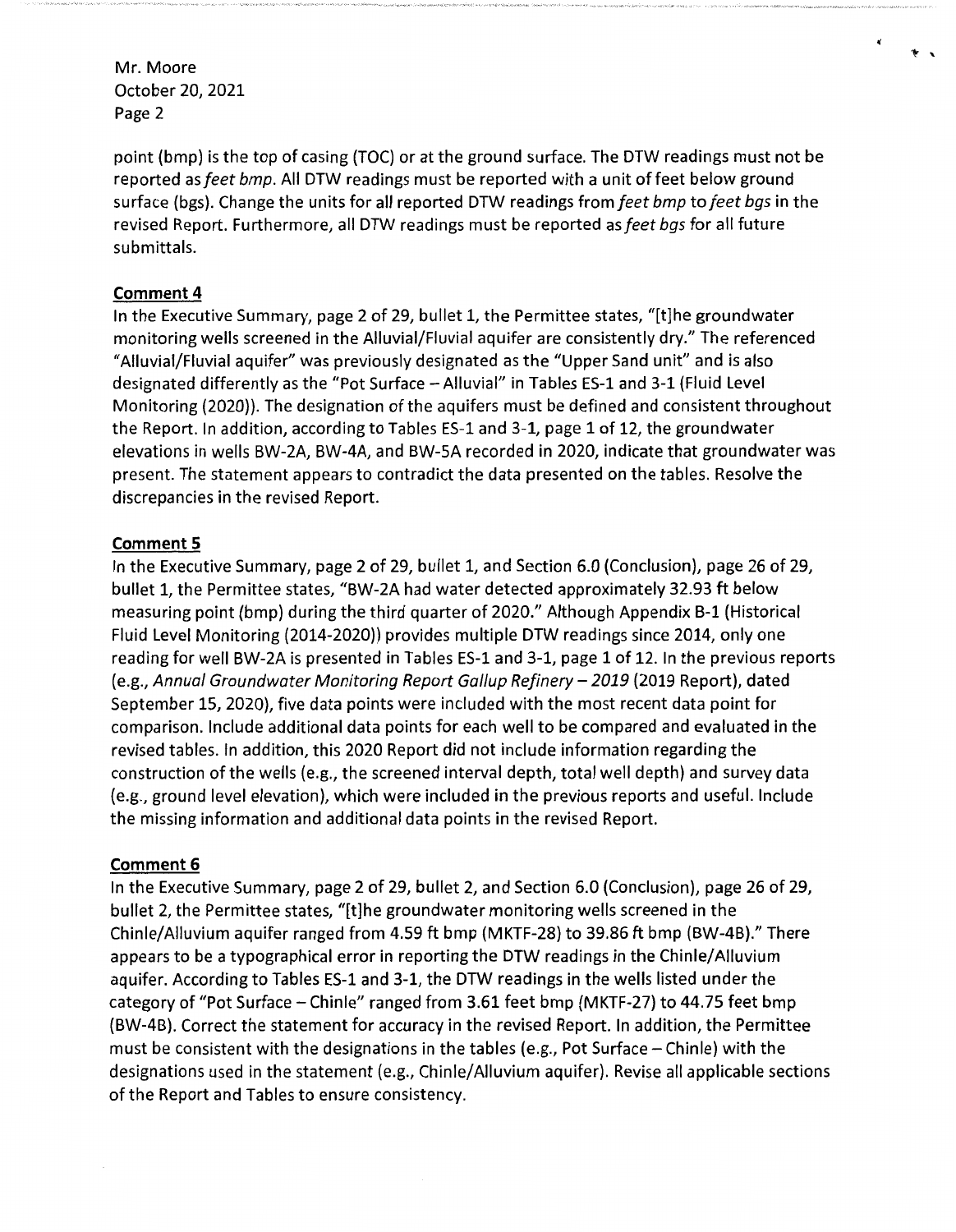### **Comment 7**

In the Executive Summary, page 2 of 29, bullet 3, and Section 6.0 (Conclusion), page 26 of 29, bullet 3, the Permittee states, "[t]he groundwater monitoring wells screened in the Sonsela aquifer ranged from 1.45 ft bmp (OW-01) to 46.45 ft bmp (OW-12}." There appears to be a typographical error in reporting the DTW in well OW-12. According to Tables ES-1 and 3-1, the DTW readings in the well OW-12 is actually 46.49 ft bmp. Correct the statement for accuracy in the revised Report. In addition, as stated in Comment 6, the designated category in the tables (e.g., Pot Surface - Sonsela Wells) must be consistent with the designation used in the statement (Sonsela aquifer). Revise all applicable sections of the Report and Tables to ensure consistency in designations of the aquifer.

### **Comment 8**

In the Executive Summary, page 2 of 29, bullet 4, the Permittee states, "[m]easurable SPH was detected in 39 monitoring wells during the third quarter of 2020 (Table ES-1 and Figure ES-1}. The measured SPH thickness ranged from less than 0.01 ft to 6.41 ft (MKTF-33) across the site." The Separate Phase Hydrocarbon (SPH) data collected during the third quarter of 2020 is only mentioned in the Executive Summary. The SPH data collected during all quarters of 2020 must be discussed in appropriate section(s) of the revised Report. In addition, according to Figure ES-1 (SPH Thickness Map (2020) 3rd Quarter 2020), SPH was detected in 37 wells rather than 39 wells. Correct the discrepancy in the revised Report.

## **Comment 9**

In the Executive Summary, page 2 of 29, bullet 4, Section 3.2 (SPH Detections), page 17 of 29, paragraph 6, and Section 6.0 (Conclusion), page 26 of 29, bullet 4, the Permittee states, "[g]enerally, SPH thicknesses have been decreasing at the site with the exception of wells: MKTF-13, MKTF-48, GWM-1, OW-65, and OW-61 (Figure ES-1}." The statement is not accurate. According to Tables ES-1 and 3-1, the SPH thicknesses in most wells (e.g., MKTF-01, MKTF-03, MKTF-04, MKTF-05, MKTF-06, MKTF-07, MKTF-08, MKTF-09, MKTF-11, MKTF-12, MKTF-14, MKTF-15, MKTF-19, MKTF-21, MKTF-22, MKTF-26, MKTF-33, OW-61, OW-62, OW-65, RW-1, RW-2, RW-5, and RW-6} appear to be fluctuating or increasing rather than decreasing. Furthermore, the SPH thickness in well MKTF-13 appears to have decreased rather than increased in 2020. Revise the statement for accuracy.

## **Comment 10**

In the Executive Summary, page 2 of 29, bullet 5, and Section 6.0 (Conclusion), page 26 of 29, bullet 5, the Permittee states, "[i]n the Eastern Boundary wells [OW-14, OW-29, OW-30, OW-50, OW-52, OW-53, OW-54, OW-55, and OW-56], benzene, toluene, ethylbenzene, and total xylenes (BTEX) were not detected in the analytical data during 2020 with the exception of OW-56." Table 4-2 (Volatile Organic Compounds Analytical Data) indicates that wells OW-14, OW-30, OW-54, and OW-55 were not sampled in 2020 because the groundwater recovery system was installed. Comment 20 of the NMED's November 23, 2020 Disapproval Annual Groundwater Monitoring Report Gallup Refinery-2019 states, "[i]n order to evaluate the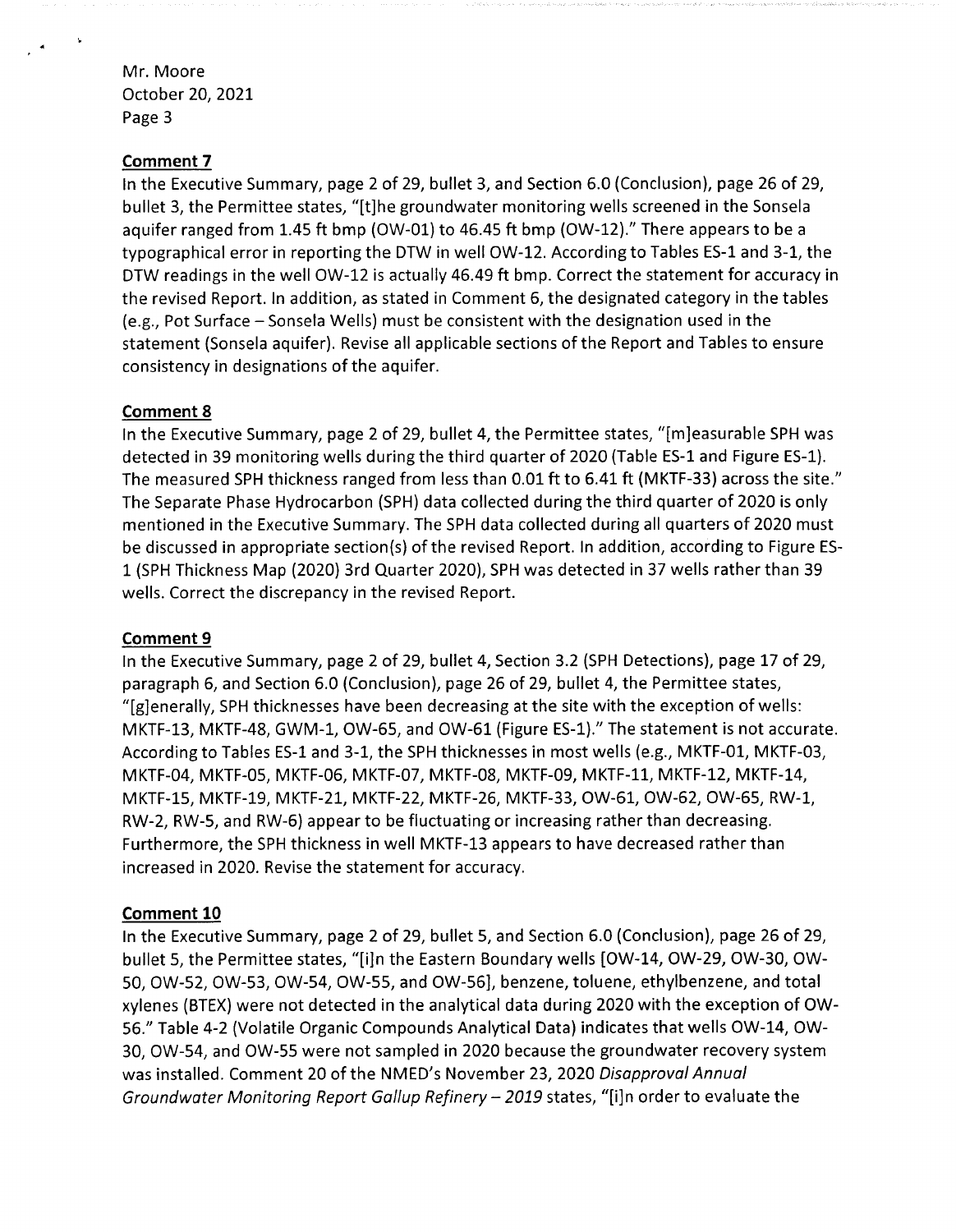effectiveness of the remediation system, the Permittee must continue to monitor the wells where fluid recovery pumps were installed. Halt the groundwater recovery system at least 48 hours prior to sampling or until groundwater levels equilibrate; then, gauge water level and collect samples from the wells, where SPH is absent. Report the data collected from these wells in the 2020 Annual Groundwater Monitoring Report." The groundwater recovery system must be deactivated and the groundwater samples must be collected from all of the wells, where applicable. Include the data in future groundwater monitoring reports. In addition, the benzene concentration in the sample collected from well OW-29 during the December 9, 2020 sampling event is recorded as ND (20 µg/L) in Table 4-2. The limit of detection (LOD) value is presumed to be 20 µg/L, which exceeds the screening level of benzene (5 µg/L). In this case, the presence or absence of benzene where the concentration exceeds the applicable screening level remains unknown. All data provided by analyses where the LOO values exceed the screening levels are considered data quality exceptions and cannot be used to demonstrate compliance. Furthermore, all data quality exceptions must be identified in the text, tables, or figures where the data are presented in all future submittals.

# **Comment 11**

In the Executive Summary, pages 2 and 3 of 29, bullet 5, Section 4.1 (Eastern Boundary Wells Analytical Results), page 18 of 29, paragraph 6, and Section 6.0 (Conclusion), page 26 of 29, bullet 5, the Permittee states, "OW-56 has historically had low level concentrations of benzene (less than 2.5 micrograms per liter [µg/L]), however, during 2020 benzene concentrations were detected at 547 µg/L during the fourth quarter of 2020. OW-56 will continue to be monitored quarterly and reported." Groundwater recovery conducted at wells OW-54 and OW-55 may be facilitating migration of dissolved phase hydrocarbon constituents toward the direction of well OW-56. The Permittee must collect groundwater samples from wells OW-54 and OW-55 to evaluate the possibility and must include a discussion in the next annual report (see also Comment 10).

## **Comment 12**

In the Executive Summary, page 3 of 29, bullet 5, Section 4.1 (Eastern Boundary Wells Analytical Results), page 19 of 29, paragraph 1, and Section 6.0 (Conclusion), page 26 of 29, bullet 5, the Permittee states, "MTBE detections and screening level exceedances are generally consistent with historical monitoring data [in the Eastern Boundary monitoring wells]." The statement is not accurate. According to Table 4-2, the MTBE concentrations in the groundwater samples collected from OW-56 notably increased from 11 µg/L (October 2019) to 70.8 µg/L (December 2020). Revise the statement for accuracy.

## **Comment 13**

In the Executive Summary, page 3 of 29, bullet 6, and Section 6.0 (Conclusion), page 26 of 29, bullet 6, the Permittee states, "BTEX and MTBE in the Tank Farm monitoring wells were detected. Benzene and ethylbenzene exceeded the screening level during all monitoring events during 2020 in the Tank Farm monitoring wells, which is consistent with historic monitoring."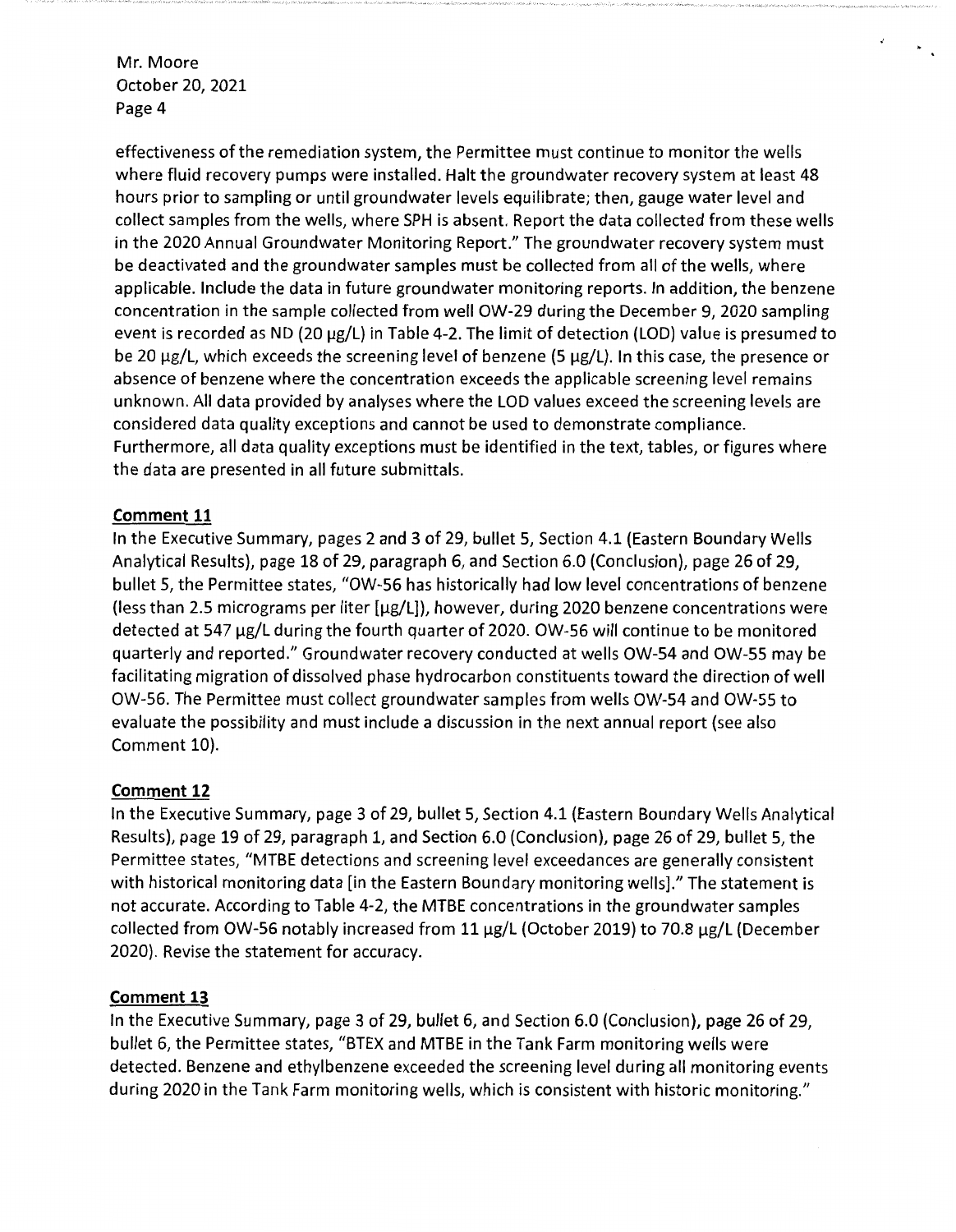Although the statement is true, it is also potentially misleading because constituents other than BTEX and MTBE (e.g., 1,2,4-trimetylbenzene) were detected in the Tank Farm monitoring wells above the screening levels according to Table 4-2. These detections and/or exceedances are not discussed in the Report. In addition, SPH was detected in some Tank Farm monitoring wells (e.g., OW-61) and groundwater samples were not collected from wells where SPH was present. The Tank Farm monitoring wells where SPH was present in 2020 must also be identified in the statement. Revise the Report to include a discussion of all constituents that had detections/exceedances and also identify the monitoring wells where groundwater samples were not collected due to the presence of SPH. All future submittals must include this information in the appropriate section(s) of the annual reports.

### **Comment 14**

In the Executive Summary, page 3 of 29, bullet 9, and Section 6.0 (Conclusion), page 27 of 29, bullet 9, the Permittee states, "BTEX and MTBE were not detected in the solid waste management unit (SWMU) 1 monitoring wells during 2020. These monitoring wells historically have not had detections or exceedances of BTEX." According to Table 4-2, page 24 of 42, SPH was detected in wells GWM-2 and GWM-3 in the first quarter of 2020. Furthermore, Section 4.5 (SWMU 1 Area Analytical Results), page 20 of 29, also states that wells GWM-2 and 3 were not sampled due to the presence of SPH during the first quarter of 2020. However, the statement is misleading because wells GWM-2 and 3 have previously been recorded as dry since 2013 and no groundwater samples would have been collected from 2013 through the first quarter of 2020. Clarify the statement and verify the data in Table 4-2 is correct, or discuss the possible cause of SPH appearance in wells GWM-2 and 3 in the revised Report. In addition, according to Table ES-1, page 1 of 12, wells GWM-2 and 3 were recorded as dry throughout all of the 2020 gauging events. Resolve the discrepancy in the revised Report.

### **Comment 15**

In the Executive Summary, page 4 of 29, bullet 12, and Section 6.0 (Conclusion), page 27 of 29, bullet 12, the Permittee states, "BTEX has continued to be non-detect in the Western Boundary monitoring wells. MTBE was detected in monitoring wells BW-5B and BW-5C above the screening level during 2020. These results are consistent with previous monitoring events." According to Table 4-2, page 35 of 42, the MTBE concentrations in the samples collected from well BW-5B did not exceed the screening level of 14 µg/L during the 2020 sampling events. In addition, Table 4-2 indicates that well BW-4B was not sampled due to the presence of SPH during the third quarter of 2020. SPH was not previously detected in well BW-4B. Verify whether the statement contains typographical errors in reporting the MTBE exceedance in well BW-5B in Table 4-2 and if SPH was present in BW-4B. If so, correct the error in the revised Report; otherwise, evaluate and discuss the possible cause of SPH presence in well BW-4B in the revised Report. Furthermore, it appears that the MTBE concentrations detected in well BW-5C are increasing. The extent of the MTBE plume west of well BW-5C must be delineated, as originally directed in NMED's January 28, 2019 Disapproval Work Plan 2015 Annual Groundwater Report Comments. The Permittee's response to Comment 40 in NMED's March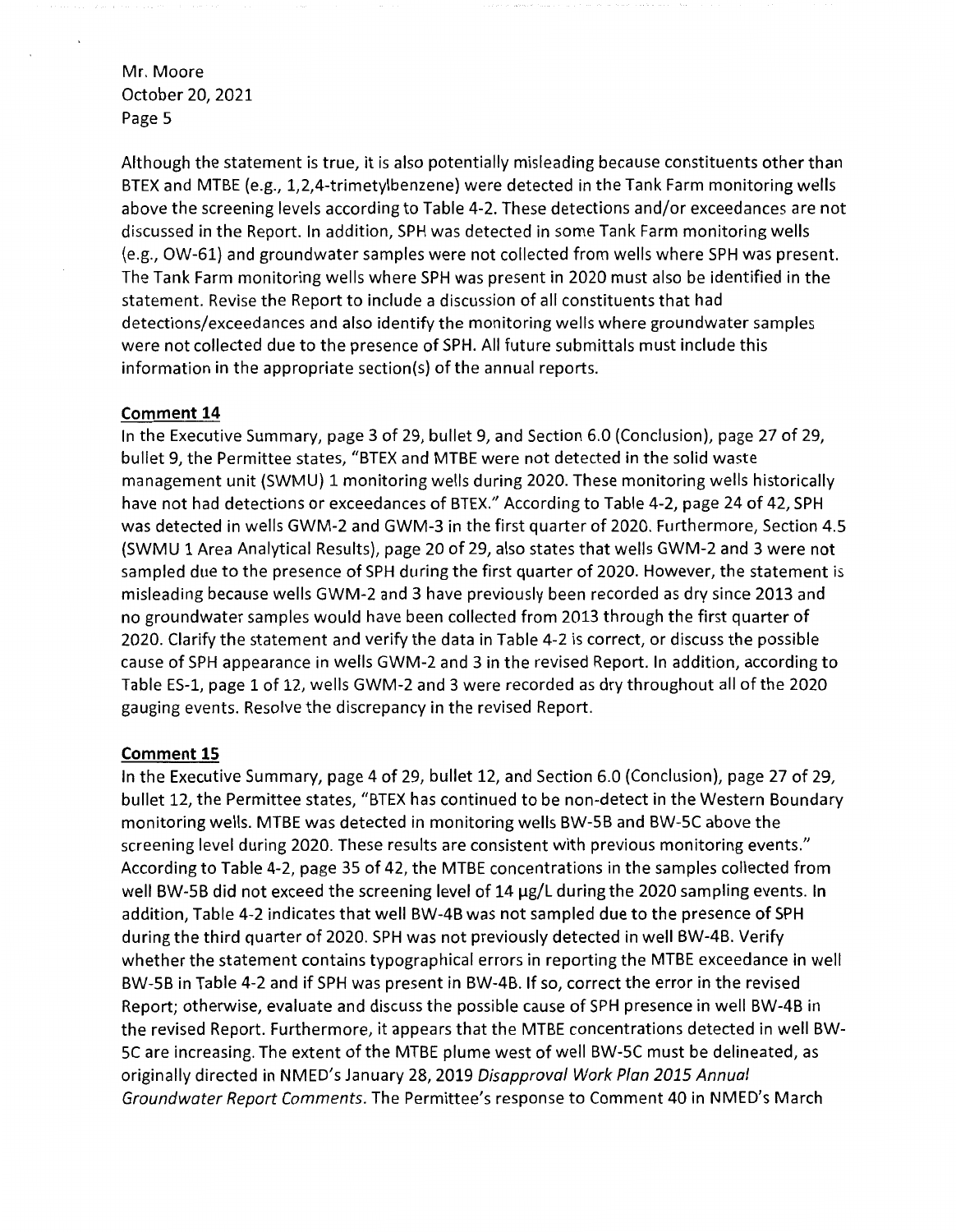31, 2021 Response to Disapproval Annual Groundwater Monitoring Report Gallup Refinery - *2019* states that "[t]he proposed Sonsela well west of OW-1 will be installed during the summer of 2021." State whether the well has been installed and provide the installation date in the revised Report.

# **Comment 16**

In the Executive Summary, page 4 of 29, bullet 13, Section 4.9 (Deep Monitoring Wells Analytical Results), page 22 of 29, paragraph 5, and Section 6.0 (Conclusion), page 27 of 29, bullet 13, the Permittee states, "[b]enzene and ethylbenzene were detected above the screening level[s]. OW-12 is located downgradient of the tank farm and will continue to be monitored for BTEX." According to Table 4-1 (2020 Sampling Frequency), page 4 of 4, well OW-12 has been sampled annually. However, since benzene and ethylbenzene have been detected more frequently above the screening levels, the Permittee must increase the sampling frequency for the well to monitor the changes in concentrations. Well OW-12 must be monitored and sampled on a semi-annual basis. Propose the change the sampling frequency for well OW-12 in the upcoming Facility Wide Ground Water Monitoring Work Plan 2022 Update.

# **Comment 17**

In Section 1.2.1 (Geological Characteristics), page 12 of 29, paragraph 3, the Permittee states, "[t]he regional stratigraphy around the Refinery is shown on Figure 1-2." There is a typographical error in referencing the correct figure number. Figure 1-2 (Site Plan) does not present the regional stratigraphy around the Refinery. Provide the correct figure number or remove the statement from the revised Report.

## **Comment 18**

In Section 2.0 (Monitoring Program), page 14 of 29, paragraph 1, the Permittee states, "[g]roundwater sampling, fluid level measurements, and surface water samples are completed in accordance with the "Approval with Modifications, Disapproval Facility Wide Ground Water Monitoring Work Plan - Updates for 2020" (2020 Work Plan) (MPC 2021a) with the exception of deviations noted in Section 2.3, [and t]he monitoring program analyses were completed to provide a comprehensive understanding of the dissolved phase contamination under the Refinery. These analyses are also included in Table 2-1." The comments included in the NMED's February 16, 2021 Approval with Modifications Disapproval Facility Wide Ground Water Monitoring Work Plan - Updates for 2020 (February 2021 letter) were not addressed in the Report because the letter was not issued until February 2021 and the field work was already completed in 2020. However, the comments included in the February 2021 letter remain valid and the items listed below must be addressed in the 2021 Report that is to be submitted no later than **September 1, 2022.** This comment serves as a reminder; no revision required.

a. Comment 3a of the NMED's February 2021 letter requires the Permittee to propose to conduct sulfide analysis for pertinent wells in the 2020 Work Plan. Include the sulfide analytical data collected from pertinent wells in the 2021 Report.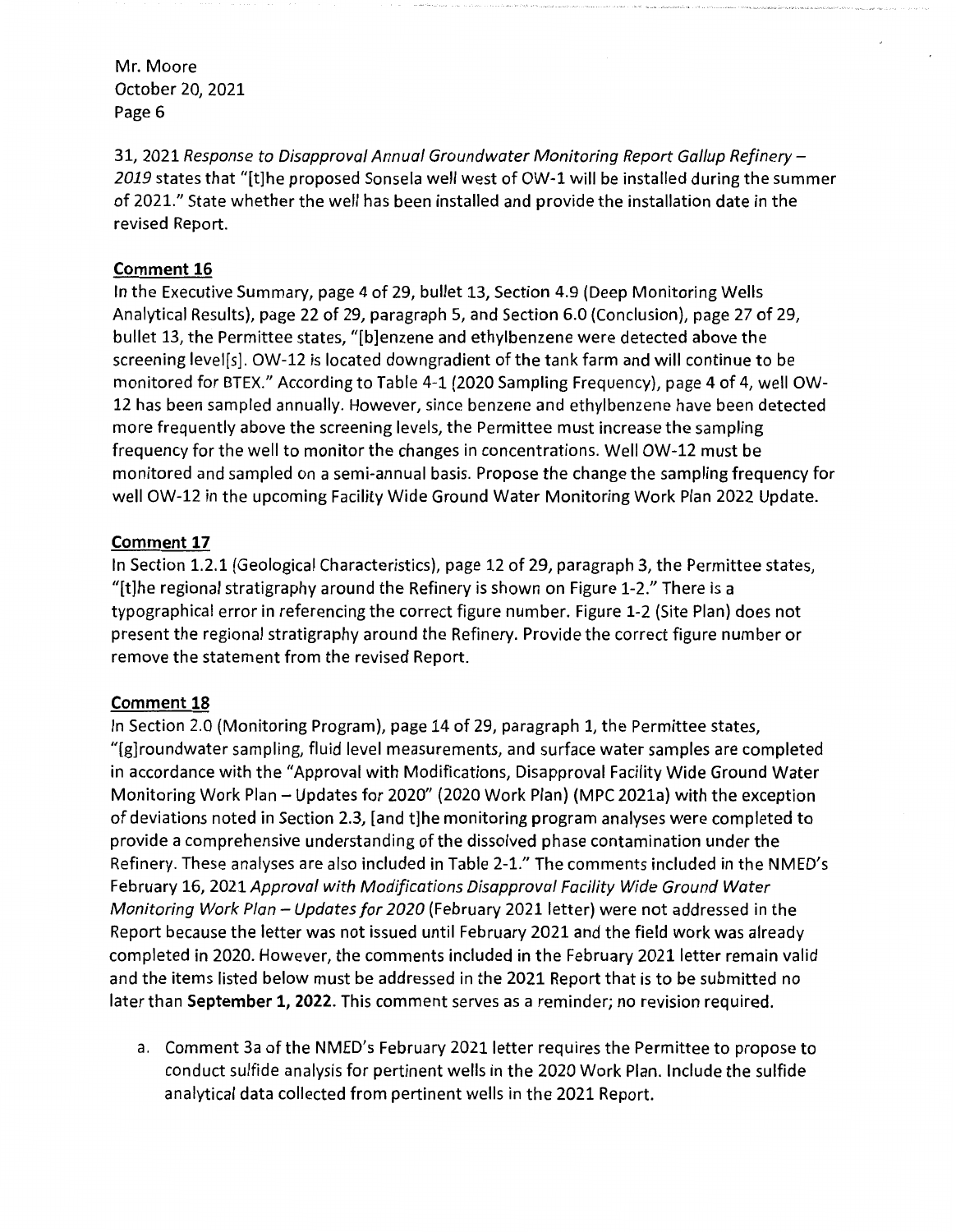- b. Comment 3b of the NMED's February 2021 letter requires the Permittee to update the monitoring frequency for wells where the proposed monthly gauging was approved. Address the provision in the 2021 Report.
- c. Comment 3c of the NMED's February 2021 letter requires the Permittee to propose to conduct 1,4-dioxane analysis using EPA Method 8270 SIM for the samples collected from the West LDU in the 2020 Work Plan. Include the 1,4-dioxane analytical data collected from the West LDU in the 2021 Report.
- d. Comment 3d of the NMED's February 2021 letter requires the Permittee to propose conduct 1,4-dioxane analysis using EPA Method 8270 SIM for samples collected from wells OW-50 and OW-52 in the 2020 Work Plan. Include the 1,4-dioxane analytical data collected from the wells in the 2021 Report.
- e. Comment 3e of the NMED's February 2021 letter requires the Permittee to propose to analyze for 1,4-dioxane using EPA Method 8270 SIM and 1,2-dibromoethane (EDB) using EPA Method 8011 for groundwater samples collected from well OW-11 in the 2020 Work Plan. Include the required analytical data collected from well OW-11 in the 2021 Report.
- f. Comment 3f ofthe NMED's February 2021 letter requires the Permittee to propose to analyze pesticide analysis for the water samples collected from pond EP-2 using EPA Method 8081 in the 2020 Work Plan. Include the pesticide analytical data collected from pond EP-2 in the 2021 Report.
- g. Comment 3h of the NMED's February 2021 letter requires the Permittee to propose to conduct PFAS analysis for the groundwater samples collected from well OW-63 in the 2020 Work Plan. Include the PFAS analytical data collected from OW-63 in the 2021 Report.

# **Comment 19**

In Section 2.1 (Groundwater Monitoring Network and Surface Sample Locations), page 14 of 29, paragraph 2, the Permittee provides a list that arranges the monitoring well locations into nine groups. However, the Permittee did not address Comments 1 and 2 from NMED's August 17, 2021 Direction [Figure for the] Proposed Groundwater Well Groupings that required (a) PW and OW wells not be included in the same group, and (b) suggested that the former grouping Group B may be more representative of the overall general area. NMED is also of the opinion that the proposed division of the wells is unnecessary because the wells formerly included in Group B may be more representative of the overall general area. Address Comments 1 and 2 from NMED's August 17, 2021 letter in the 2021 Report or explain how the current grouping of the monitoring wells properly represents the areas defined in the response letter. No revision required.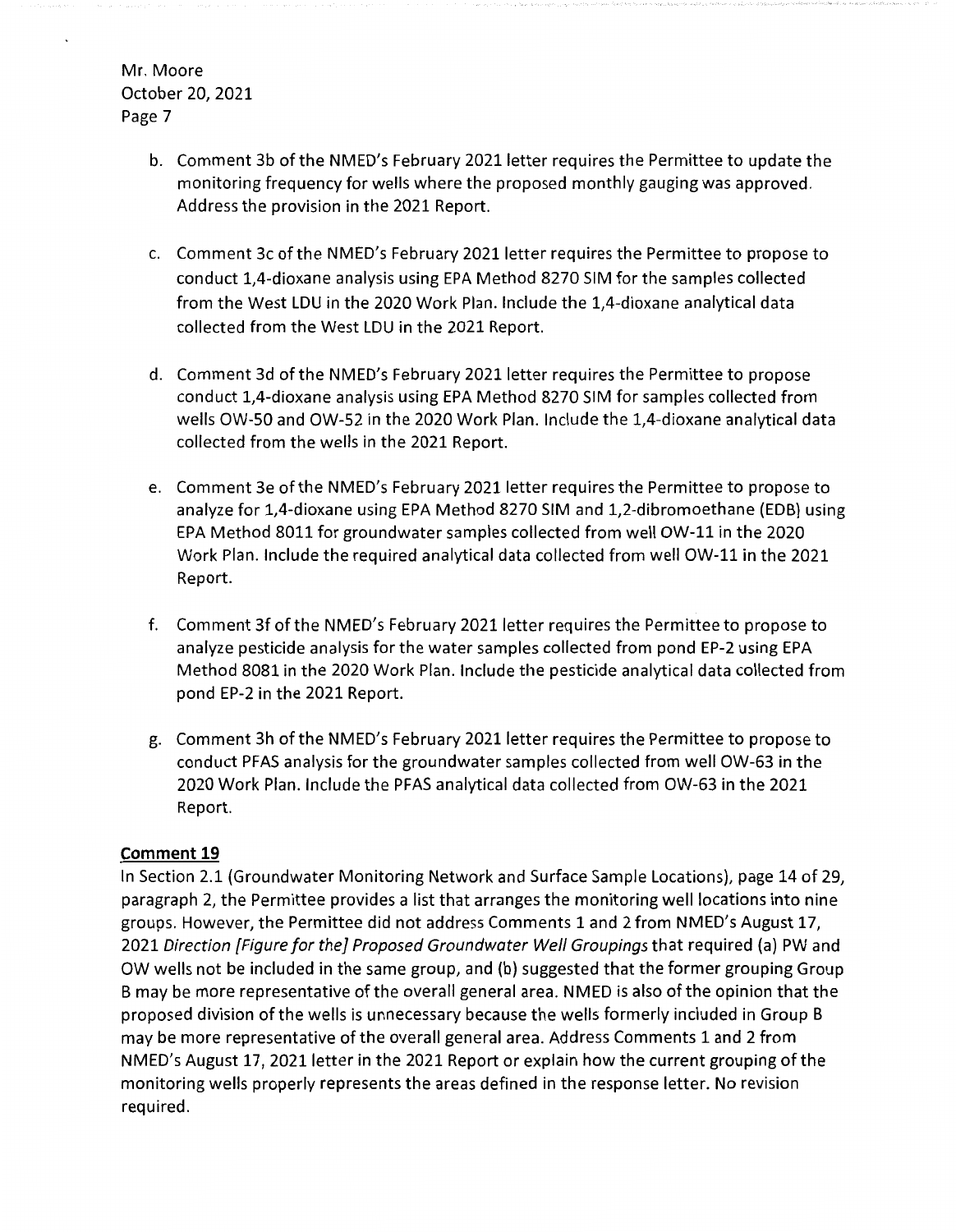### **Comment 20**

Although Section 2.2 (Regulatory Criteria), pages 14 and 15, includes a discussion of four groundwater screening levels that are compared to the analytical monitoring results, a selection method for determining which groundwater screening levels are applicable to the Facility is not discussed. The selection method is clearly described in Permit Section IV.D.1; therefore, the description must also be included in the text of the revised Report. In addition, Tables 4-2 (Volatile Organic Compounds Analytical Data), 4-3 (Semi-volatile Organic Compounds Analytical Data), 4-4 (Metals (Total) Analytical Data), 4-5 (Metals (Dissolved) Analytical Data), and 4-6 (General Chemistry and Total Petroleum Hydrocarbon Analytical Data) list the four screening levels (i.e., NMED GW Cleanup Levels, 40 CFR 141.62, NMED Tap Water, and USEPA RSL Tap Water HQ 1.0) for each analyte. However, the Permittee does not identify which screening level is applicable to the associated analyte. Revise the tables to Identify the applicable screening level for each analyte (e.g., use yellow highlighted value; refer to the analytical data tables in the 2019 Report).

## **Comment 21**

In Section 2.3 (Deviations from Work Plan), page 15 of 29, bullet 6, the Permittee states, "[a]nalytical results with reporting limits greater than their respective screening levels are noted in Tables 4-2 through 4-7 in italics." It appears that reporting limits greater than any of four screening levels are identified by italicizing the results in the tables. For example, according to Table 4-2, page 36 of 42, all non-detected trichloroethene (TCE) concentrations in the samples collected from the Deep Well Groups are italicized and recorded as "ND(1)". Table 4-2 identifies the screening levels for TCE as (a) 5  $\mu$ g/L in accordance with (IAW) NMED Groundwater Cleanup Levels, New Mexico Administrative Code 20.6.2.3103, (b) "Not Applicable" IAW Code of Federal Regulations, Chapter 40, Section 141.62 Maximum Contaminant Levels, (c) 2.59 µg/L IAW NMED, Risk Assessment Guidance, Table A-1, Tap Water, March 2017, and (d) 0.49  $\mu$ g/L IAW US EPA Regional Screening Levels, Hazard Quotient 1.0, November 2019. The TCE concentration was reported as "ND(1)" because the Permittee chose the reporting limit  $(1 \mu g/L)$  that exceeded the EPA Regional Screening Level  $(0.49 \mu g/L)$  in Table 4-2. However, according to Permit Section IV.D.1, the applicable screening level for TCE is determined to be 5 µg/L (EPA MCL and NMED Groundwater Cleanup Levels). Therefore, the reporting limit for TCE (1  $\mu$ g/L) did not exceed the applicable screening level of 5  $\mu$ g/L and the TCE concentrations do not have to be italicized in this case. Correct all sections and tables, where this issue is identified, in the revised Report. Furthermore, the distinction between regular and italic fonts is difficult to distinguish because the font size in the analytical data tables are very small. Use a different method (e.g., red font color or highlighting cells) to identify data quality exceptions in the revised tables.

## **Comment 22**

In Section 3.0 (Fluid Level Results), page 16 of 29, paragraph 1, the Permittee states, "[f]luid level data and SPH measurements collected during 2020 are summarized in Table 3-1." Tables ES-1 and 3-1 are identical tables that report the same information. Remove one of the tables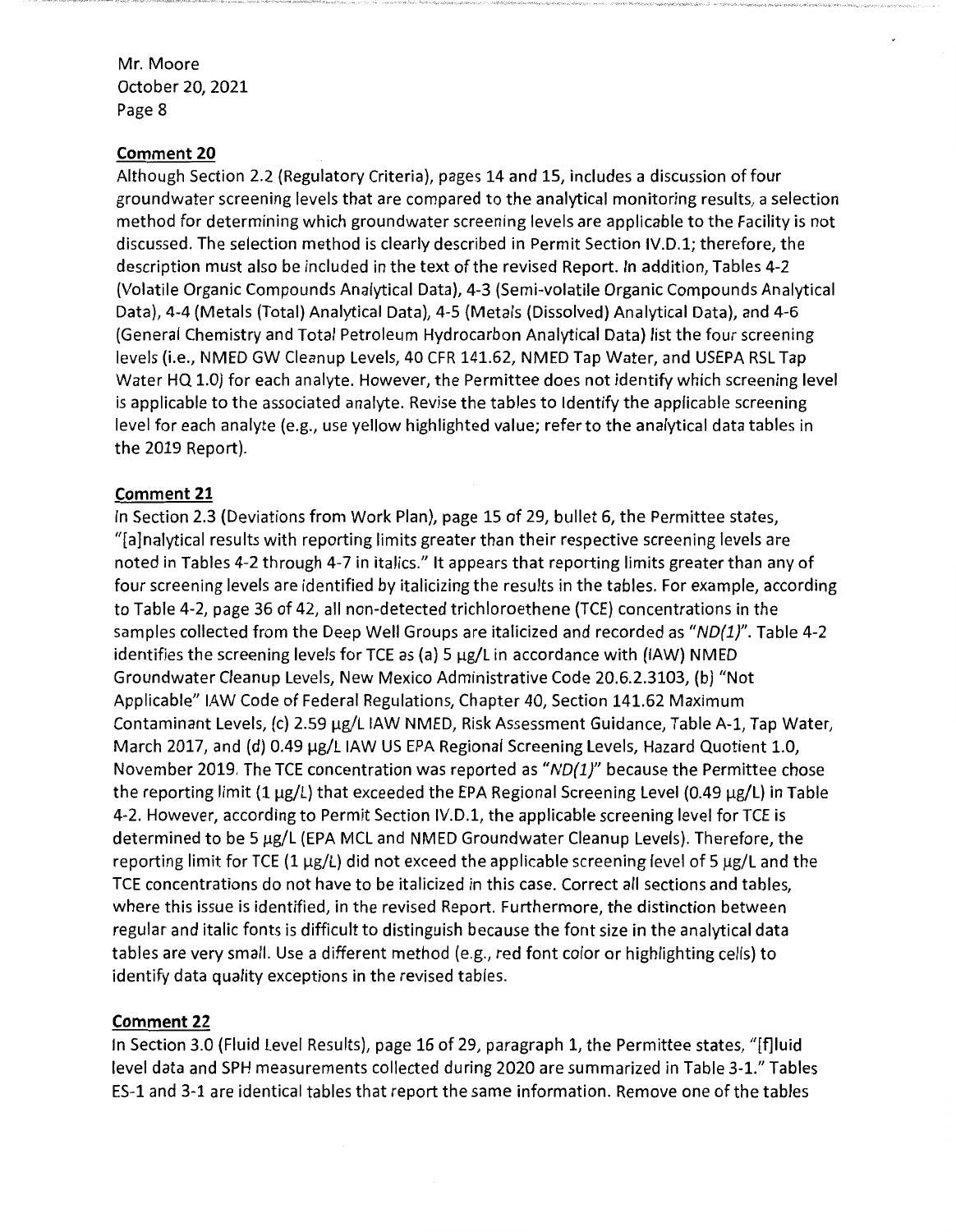from the revised Report and correct the references to the table in the appropriate section(s) of the revised Report.

# **Comment 23**

In Section 3.2 (SPH Detections), page 16 of 29, paragraph 6, the Permittee states, "[i]n the first quarter of 2020, 23 monitoring wells had measurable SPH. During the annual monitoring event during the third quarter of 2020, 39 monitoring wells had measurable SPH. During the fourth quarter of 2020, 38 monitoring wells had measurable SPH." The increase of SPH detection at the site is presumably caused by the October 2019 gasoline release from the truck loading rack. Evaluate and discuss the cause of the increased SPH detection in the revised Report.

# **Comment 24**

In Section 4.0 (Sampling Results), page 18 of 29, paragraph 3, the Permittee states, "[g]enerally, volatile organic compounds (VOCs), semi-volatile organic compounds (SVOCs), total and dissolved metals, and general chemistry analyses were performed, as discussed in the following sub-sections." The 2020 sampling results are categorized and discussed by the nine groups (e.g., Eastern Boundary Wells, Tank Farm Wells, Marketing Tank Farm Wells, Wastewater Treatment Area, SWMU 1 Area, LTU Area, Evaporation Ponds, Western Boundary Wells, and Deep Monitoring Wells) in the Report. However, the discussion regarding chemical analyses only focuses on the detection of benzene, toluene, ethylbenzene, and xylenes (BTEX) and methyl tert-butyl ether (MTBE), which is insufficient because other contaminants of concern (COCs) are present at the site. Provide a discussion for each analyte (e.g., BTEX/MTBE, other VOCs (e.g., chlorinated solvents, 1,4-dioxane), SVOCs, metals, anions, total petroleum hydrocarbons, and separate phase hydrocarbons) and include the discussions under each section of the revised Report (e.g., Section 4.1.1 for BTEX/MTBE, 4.1.2 for other VOCs). In addition, referencing tables or figures (e.g., Tables 4-2 to 4-6) without including a discussion about the evaluation of the analytical results is not appropriate. Include more detailed discussion of the analytical results in the revised Report.

# **Comment 25**

In Section 4.1 (Eastern Boundary Wells Analytical Results), page 18 of 29, paragraph 5, the Permittee states, "[t]he 2020 detected analytical results for the Eastern Boundary monitoring wells that exceeded the screening levels are noted in Tables 4-2 through 4-6 as balded results. Non-detected sampling results with reporting limits greater than the applicable screening levels are noted with italics in the applicable tables." The Permittee must identify all analytes (in addition to BTEX and MTBE) whose concentrations and reporting limits exceeded the applicable screening levels within the appropriate sections of the Report, as well as providing a table that summarizes such analytes and identifies the well locations sampled. This comment also applies to all pertinent sections of the Report (Sections 4.1 through 4.9).

# **Comment 26**

In Section 4.9 (Deep Monitoring Wells Analytical Results), page 22 of 29, paragraph 6, the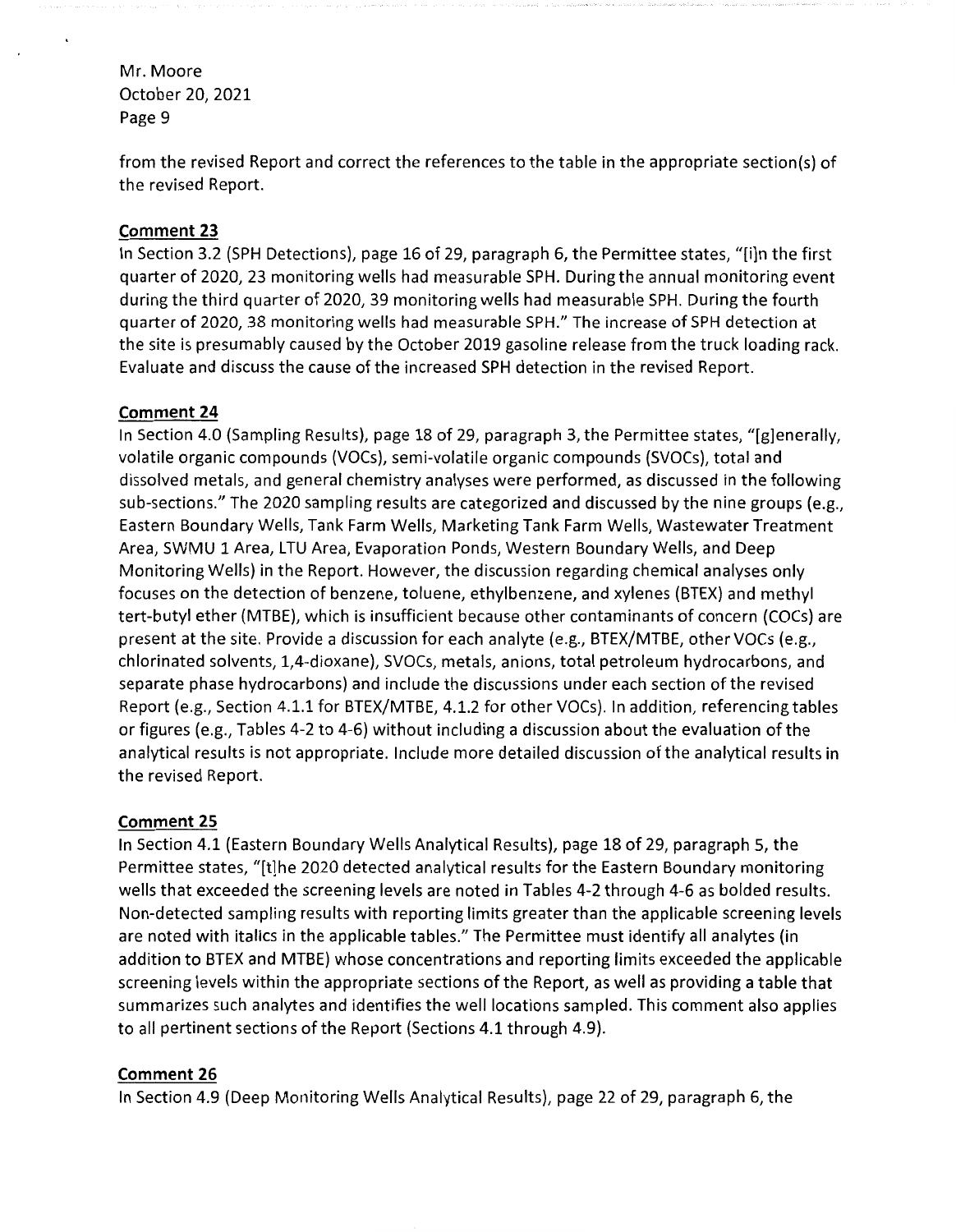Permittee states, "[p]roduction well PW-2 was sampled in both the third and fourth quarters of 2020. The analytical data for the fourth quarter of 2020 for PW-2 was rejected based on data qualifiers as described in Section 4.10. However, the fourth quarter 2020 monitoring event was not required per the 2020 Work Plan (MPC 2021a)." Explain why well PW-2 was sampled in the fourth quarter of 2020 even though it was not required in the revised Report. In addition, Section 4.10 does not explain why this particular data was rejected. Also explain why the data collected from well PW-2 was rejected in the revised Report.

# **Comment 27**

In Section 5.0 (Remediation Activities), page 25 of 29, paragraphs 1 and 3, the Permittee states, "free phase SPH is recovered on-site from monitoring wells with SPH greater than 0.5 inches [and r]ecovery data for 2020 is presented in Table 5-1." Although Table 5-1 (Recovery Well Data) provides the recovery data from the standpipes and retention ditch, it does not include any recovery data collected from the monitoring wells that contained SPH where the measured thickness was greater than 0.5 inches. Since the recovery activities for the monitoring wells are discussed in Section 5.0, Table 5-1 must be revised to include the relevant data from the monitoring wells that contained a SPH thickness greater than 0.5 inches.

# **Comment 28**

In Section 5.0 (Remediation Activities), page 25 of 29, paragraph 2, the Permittee states, "[i]n addition to fluid recovery, the SWMU 1 investigation was conducted during the week of January 13, 2020 which included sediment sampling to determine sediment volume and chemical characterization." The activities and discussion regarding the SWMU 1 investigation are not relevant to the groundwater remediation activities at the site. Remove the discussion from the revised Report.

# **Comment 29**

According to Tables ES-1 and 3-1 (Fluid Level Monitoring (2020)), the product thickness reading in well GWM-1 during the July 1, 2020 gauging event is recorded as  $-$  (negative) 0.45 feet. There appears to be a typographical error in reporting the product thickness. Similarly, the hydrograph for GWM-1 included in Appendix B-2 depicts the SPH as under the water table. Correct the error in the revised Report.

# **Comment 30**

Table 2-1 (Groundwater Monitoring Program) provides information regarding the sampling frequency, fluid level measurement, water quality parameters, and analyses for each well. Table 4-1 (2020 Sampling Frequency) also provides the same information regarding the sampling frequency for each well. The purpose of Table 4-1 is unclear and appears to be redundant. Explain the relevance of Table 4-1 in the Report or remove Table 4-1 from the revised Report, as appropriate.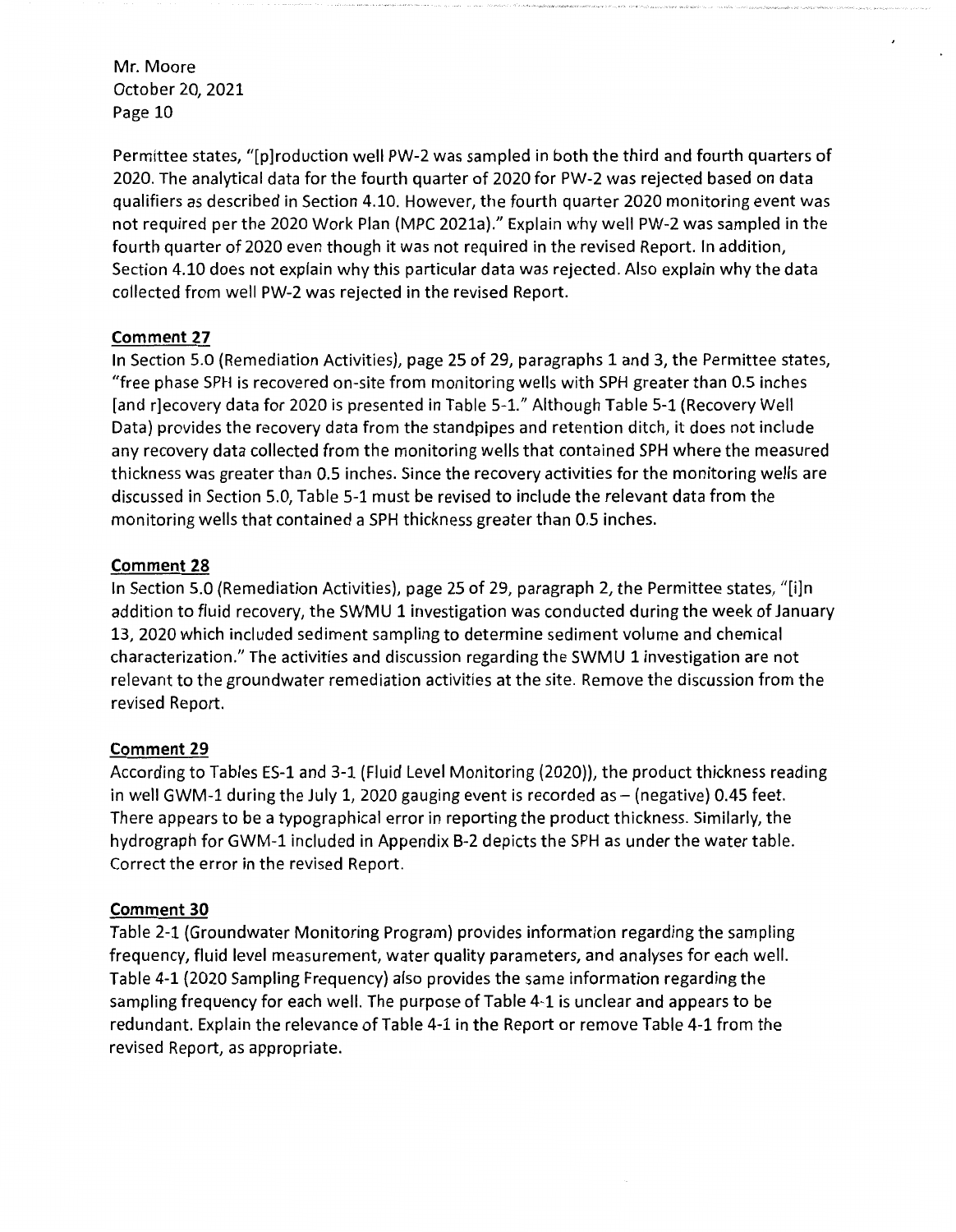#### **Comment 31**

Tables 4-2 (Volatile Organic Compounds Analytical Data), 4-3 (Semi-volatile Organic Compounds Analytical Data), 4-4 (Metals (Total) Analytical Data), 4-5 (Metals (Dissolved) Analytical Data), and 4-6 (General Chemistry and Total Petroleum Hydrocarbon Analytical Data) list four screening levels (a) NMED Groundwater Cleanup Levels, New Mexico Administrative Code 20.6.2.3103, (b) Code of Federal Regulations, Chapter 40, Section 141.62 Maximum Contaminant Levels, (c) NMED, Risk Assessment Guidance, Table A-1, Tap Water, March 2017, and (d) US EPA Regional Screening Levels, Hazard Quotient 1.0, November 2019 for each analyte. However, the Permittee did not reference the most recent versions of the screening levels. NMED updated the Risk Assessment Guidance in February 2019. Similarly, USEPA updated Regional Screening Levels in May 2021. Revise the tables to include the most recent screening levels and compare the site concentrations as described in Permit Section IV.D.1. Note that the Permittee is only required to use most recent screening levels available at the time the data was collected and analyzed.

### **Comment 32**

The top 1/3 of the background images provided in the hard copy of Figures ES-1 (SPH Thickness Map (2020) 3rd Quarter 2020), 1-2 (Site Plan), 2-1 (Well Groups), 3-2 (Chinle/Alluvium Interface Aquifer Potentiometric Surface Map (2020)), and 3-4 (SPH Thickness (2020) 3<sup>rd</sup> Quarter 2020) is blank. However, the same issue is not found in any of the electronic copies. Provide replacement pages for these figures with the revised Report.

### **Comment 33**

Figures ES-1 and 3-4 (SPH Thickness (2020) 3rd Quarter 2020) are identical figures. Explain the relevance of the identical figures or remove one of the figures from the revised Report. Revise all appropriate sections of the Report, as necessary.

### **Comment 34**

Appendix B-2 (Hydrographs) includes three sections divided by page numbers (i.e., the first, second, and third sections include pages 1 through 5, 1 through 90, and 1 through 13, respectively) but does not identify each section. It is NMED's observation that each section presumably categorizes hydrographs for the wells installed in three separate aquifers (i.e., upper sand unit, Chinle/alluvium interface, and Sonsela). Label each section in the revised Report.

#### **Comment 35**

Appendix B-2 (Hydrographs) includes the groundwater elevation data collected in 2021. Since this Report pertains to the data collected in 2020, it is not necessary to present the data collected in 2021. In addition, the data collected in 2021 was not part of the evaluation or discussed in the Report. Remove the data from the Report.

The Permittee must submit a revised Report that addresses all comments contained in this